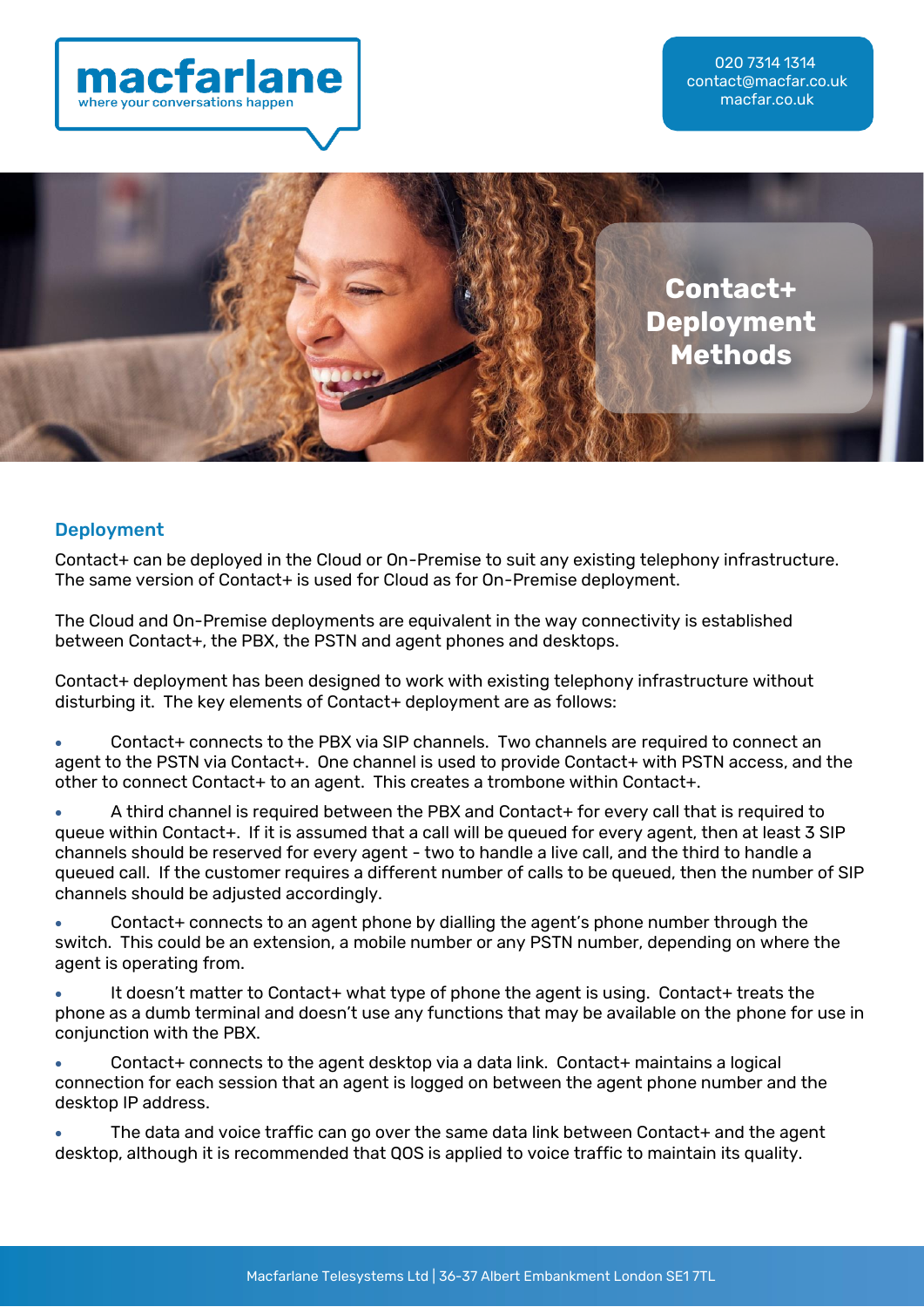

# **Cloud Deployment**

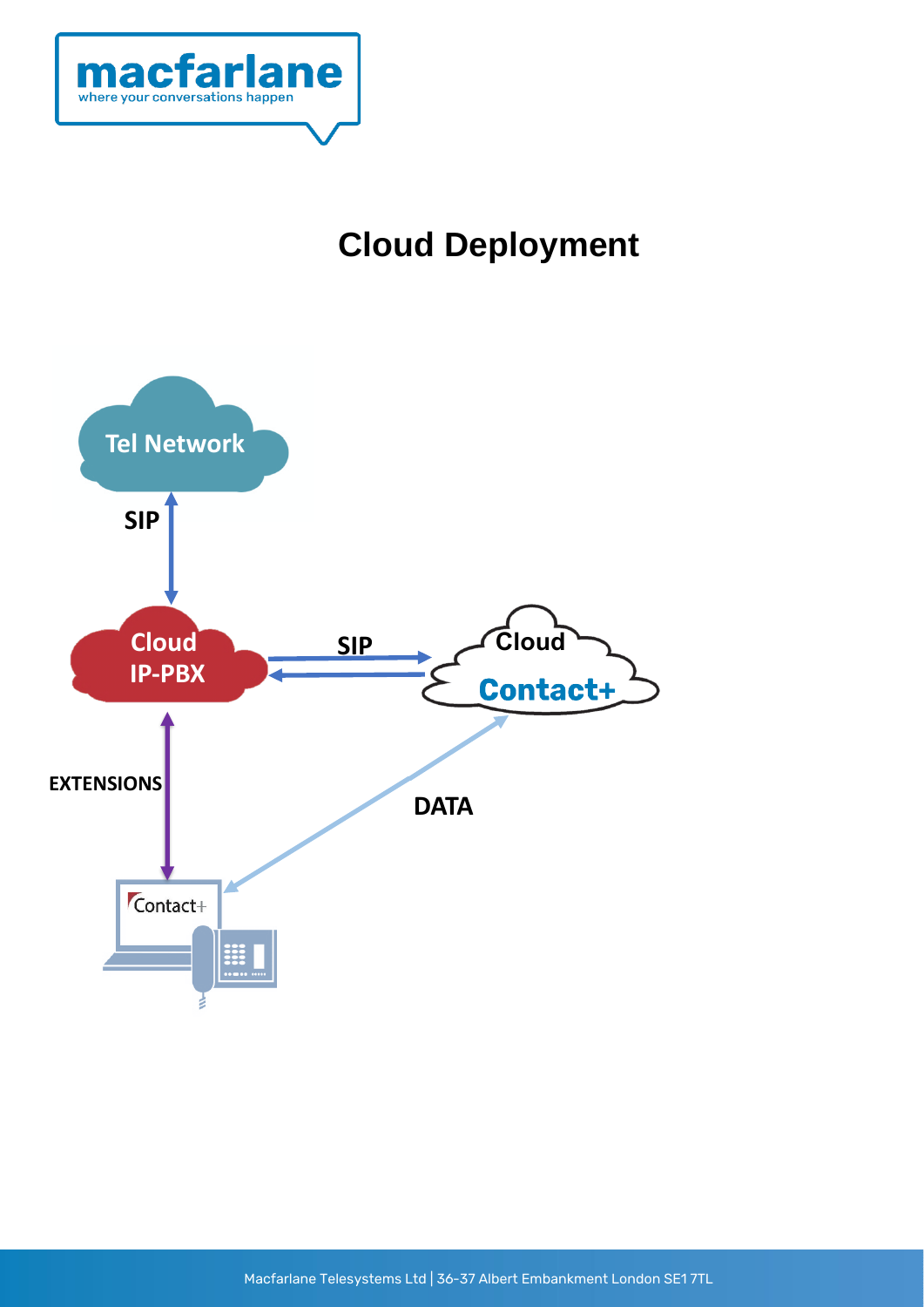

### **On-Premise Deployment SIP PBX**

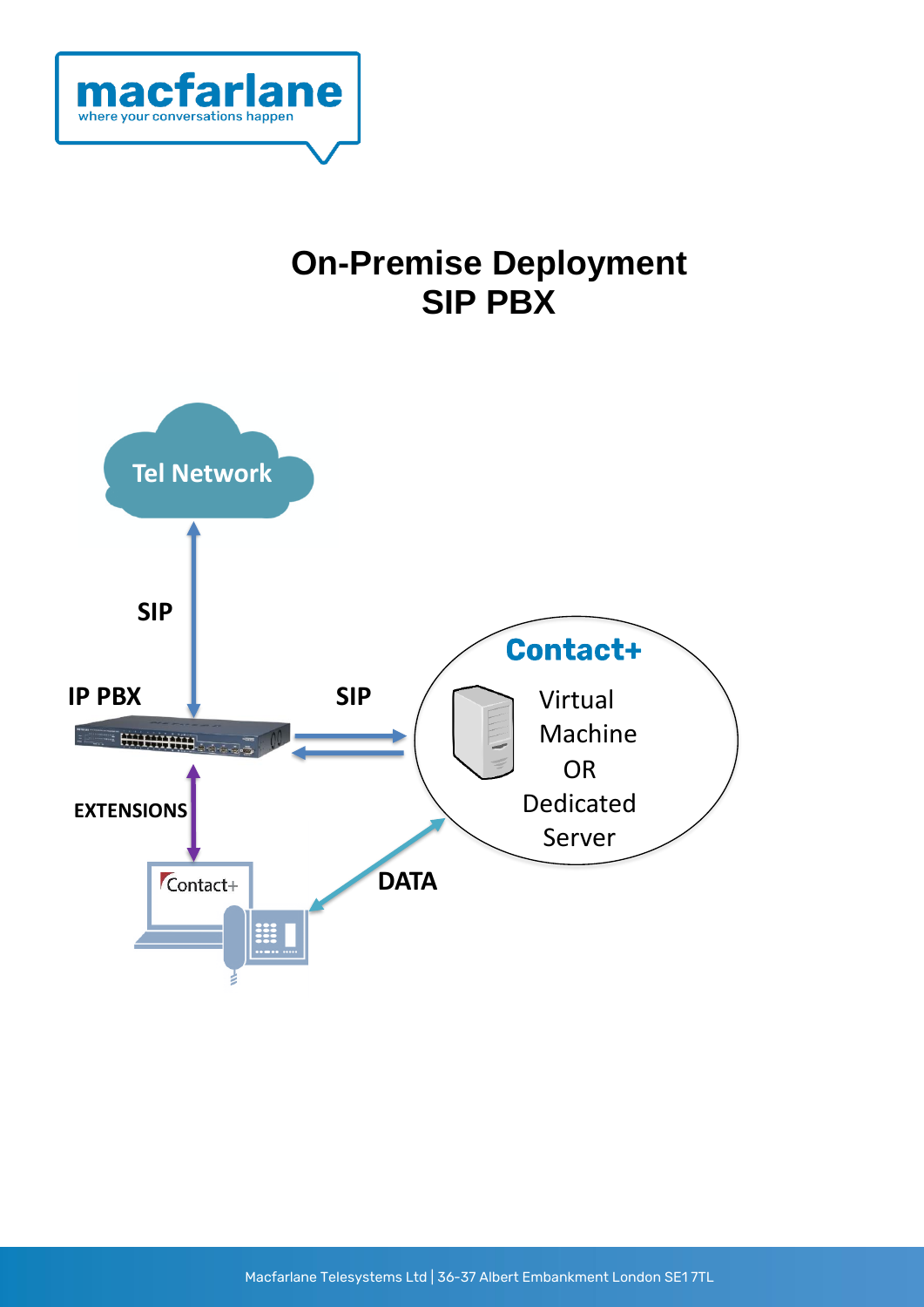

## **On-Premise Deployment ISDN PBX**

**Gateway required to connect the PBX to Contact+**